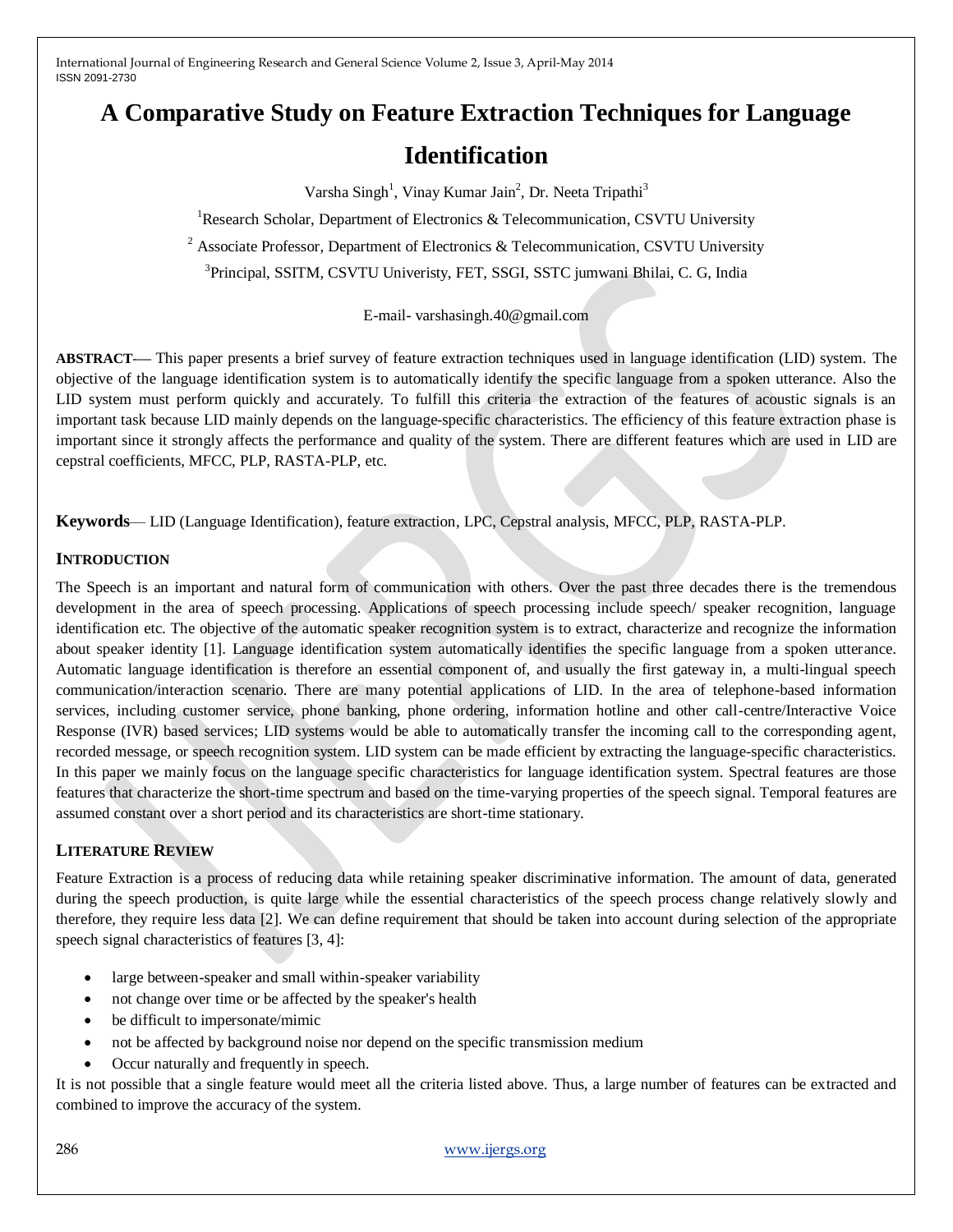The pitch and formant features of speech signal are extracted and used to detect the three different emotional states of a person [5]. Pitch is originates from the vocal cords. When air flow from glottal through the vocal cords, the vibration of vocal cords/folds produces pitch harmonics. The rate at which the vocal folds vibrate is the frequency of the pitch. So, when the vocal folds oscillate at 300 times per second, they are said to be producing a pitch of 300 Hz. Pitch is useful to differentiate speaker genres. In males, the average pitch falls between 60 and 120 Hz, and the range of a female's pitch can be found between 120 and 200 Hz [2]. The Cepstral analysis method is used for pitch extraction and LPC analysis method is used to extract the formant frequencies**.** Formants are defined as the spectral peaks of sound spectrum, of the voice, of a person. In speech science and phonetics, formant frequencies refer to the acoustic resonance of the human vocal tract. They are often measured as amplitude peaks in the frequency spectrum of the sound wave. Formant frequencies are very much important in the analysis of the emotional state of a person. The Linear predictive coding technique (LPC) has been used for estimation of the formant frequencies [5].

LPC is one of the feature extraction method based on the source-filter model of speech production. B.S. Atal in 1976 [3] uses linear prediction model for parametric representation of speech derived features. The predictor coefficients and other speech parameters derived from them, such as the impulse response function, the auto-correlation function, the area function, and the cepstrum function were used as input to an automatic speaker recognition system, and found the cepstrum to provide the best results for speaker recognition.

Reynolds in 1994 [6] compared different -features useful for speaker recognition, such as Mel frequency cepstral coefficients (MFCCs), linear frequency cepstral coefficients (LFCCs), LPCC (linear predictive cepstral coefficients) and perceptual linear prediction cepstral coefficients (PLPCCs). From the experiments conducted, he had concluded that, of these features, MFCCs and LPCCs give better performance than the other features. Revised perceptual linear prediction was proposed by Kumar et al. [7], Ming et al. [8] for the purpose of identifying the spoken language; Revised Perceptual Linear Prediction Coefficients (RPLP) was obtained from combination of MFCC and PLP.

Of all the various spectral features, MFCC, LPCC and PLP are the most recommended features which carry information about the resonance properties of vocal tract [9].

#### **METHODOLOGY**

In this section a comprehensive review of several methods for feature extraction are presented for language identification.

**LPC:** It is one of the important method for speech analysis because it can provide an estimate of the poles (hence the formant frequency- produced by vocal tract) of the vocal tract transfer function. LPC (Linear Predictive Coding) analyzes the speech signal by estimating the formants, removing their effects from the speech signal, and estimating the intensity and frequency of the remaining buzz. The process of removing the formants is called inverse filtering and the remaining signal is called the residue [1]. The basic idea behind LPC coding is that each sample can be approximated as a linear combination of a few past samples. The linear prediction method provides a robust, reliable, and accurate method for estimating the parameters. The computation involved in LPC processing is considerably less than cepstrum analysis.





**Cepstral Analysis:** This analysis is a very convenient way to model spectral energy distribution. Cepstral analysis operates in a domain in which the glottal frequency is separated from the vocal tract resonances. The low order coefficients of the cepstrum contain information about the vocal tract, while the higher order coefficients contain primarily information about the excitation. (Actually, the higher order coefficients contain both types of information, but the frequency of periodicity dominates). The word cepstrum was derived by reversing the first syllable in the word spectrum. The cepstrum exists in a domain referred to as quefrency (reversal of the first syllable in frequency) which has units of time. The cepstrum is defined as the inverse Fourier transform of the logarithm of the power spectrum. The Cepstrum is the Forward Fourier Transform of a spectrum. It is thus the spectrum of a spectrum, and has certain properties that make it useful in many types of signal analysis [10]. Cepstrum coefficients are calculated in short frames over time. Only the first M cepstrum coefficients are used as features (all coefficients model the precise spectrum, coarse spectral shape is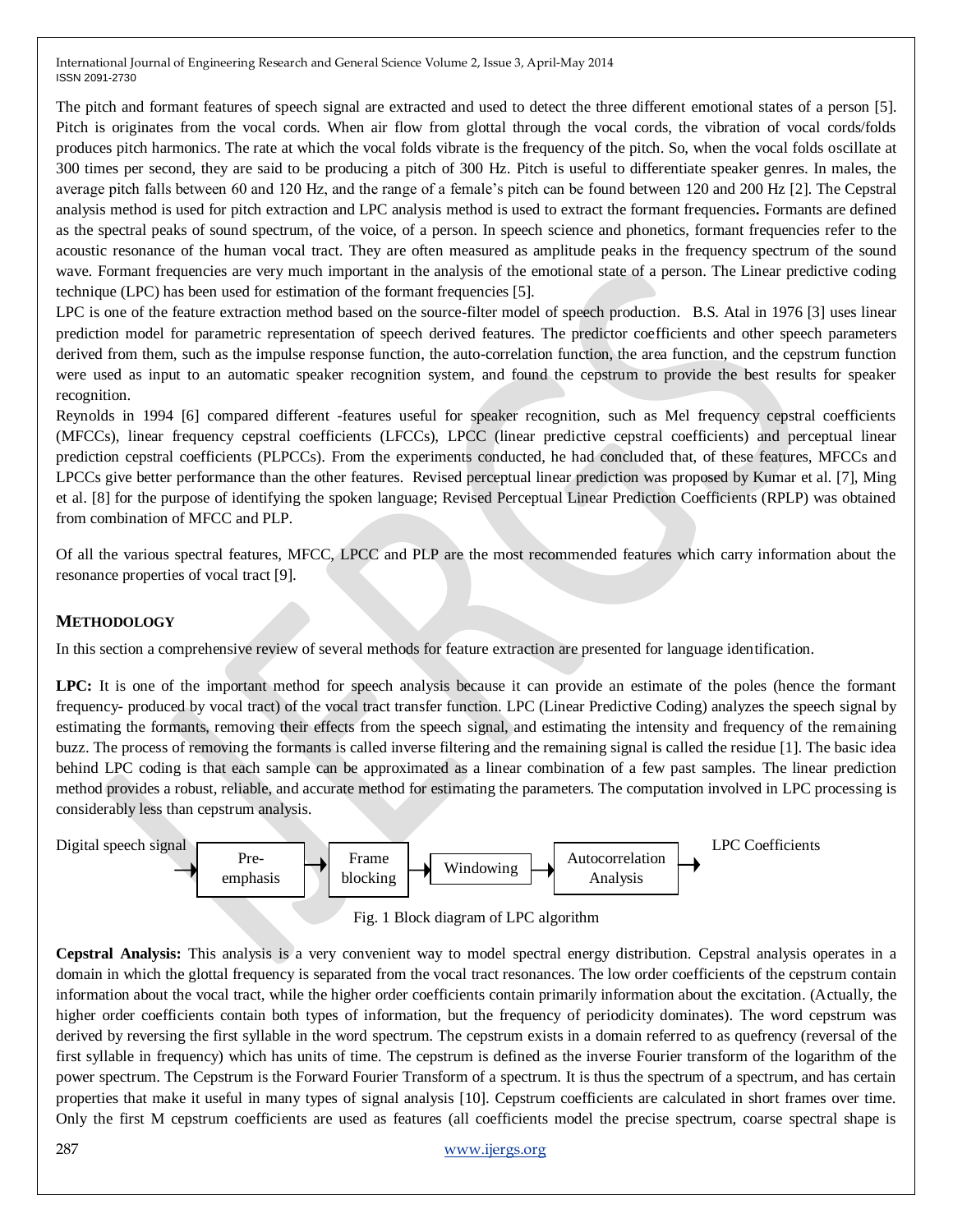modeled by the first coefficients, precision is selected by the number of coefficients taken, and the first coefficient (energy) is usually discarded). The cepstrum is calculated in two ways: LPC cepstrum and FFT cepstrum. LPC cepstrum is obtained from the LPC coefficients and FFT cepstrum is obtained from a FFT. The most widely parametric representation for speech recognition is the FFT cepstrum derived based on a Mel scale [11]. A drawback of the cepstral coefficients: linear frequency scale. Perceptually, the frequency ranges 100–200Hz and 10 kHz 20 kHz should be approximately equally important. The standard cepstral coefficients do not take this into account. Logarithmic frequency scale would be better. Mimic perception is necessary because typically we want to classify sounds according to perceptual dissimilarity or similarity; perceptually relevant features often lead to robust classification, too. It is desirable that small change in feature vector leads to small perceptual change (and vice versa). The Mel-frequency cepstral coefficients fulfill this criterion.



**MFCC:** This technique is considered as one of the standard method for feature extraction and is accepted as the baseline. MFCCs are based on the known variation of the human ear's critical bandwidths with frequency; filters spaced linearly at low frequencies and logarithmically at high frequencies have been used to capture the phonetically important characteristics of speech. This is expressed in the Mel-frequency scale (the Mel scale was used by Mermelstein and Davis [11] to extract features from the speech signal for improving the recognition performance). MFCC are the results of the short-term energy spectrum expressed on a Mel-frequency scale [1]. The MFCCs are proved more efficient better anti-noise ability than other vocal tract parameters, such as LPC. Various steps to calculate MFCC are shown in the figure below:



**LFCC speech features (LFCC-FB40):** The methodology of LFCC [11] is same as MFCC. The only difference is that the Melfrequency filter bank is replaced by linear-frequency filter bank.. Thus, the desired frequency range is implemented by a filter-bank of 40 equal-width and equal-height linearly spaced filters. The bandwidth of each filter is 164 Hz, and the whole filter-bank covers the frequency range [133, 6857] Hz.



#### Fig. 4 LFCC Implementation

**HFCC-E of Skowronsky & Harris:** Skowronski & Harris [12] introduced the Human Factor Cepstral Coefficients (HFCC-E). In the HFCC-E scheme the filter bandwidth is decoupled from the filter spacing. This is in contrast to the earlier MFCC implementations, where these were dependent variables. Another difference to the MFCC is that in HFCC-E the filter bandwidth is derived from the equivalent rectangular bandwidth (ERB), which is based on critical bands concept of Moore and Glasberg's expression rather than on the Mel scale [11]. Still, the centre frequency of the individual filters is computed by utilizing the Mel scale. Furthermore, in HFCC-E scheme the filter bandwidth is further scaled by a constant, which Skowronski and Harris labelled as E-factor. Larger values of the Efactor  $E = \{4, 5, 6\}$  were reported [12] to contribute for improved noise robustness.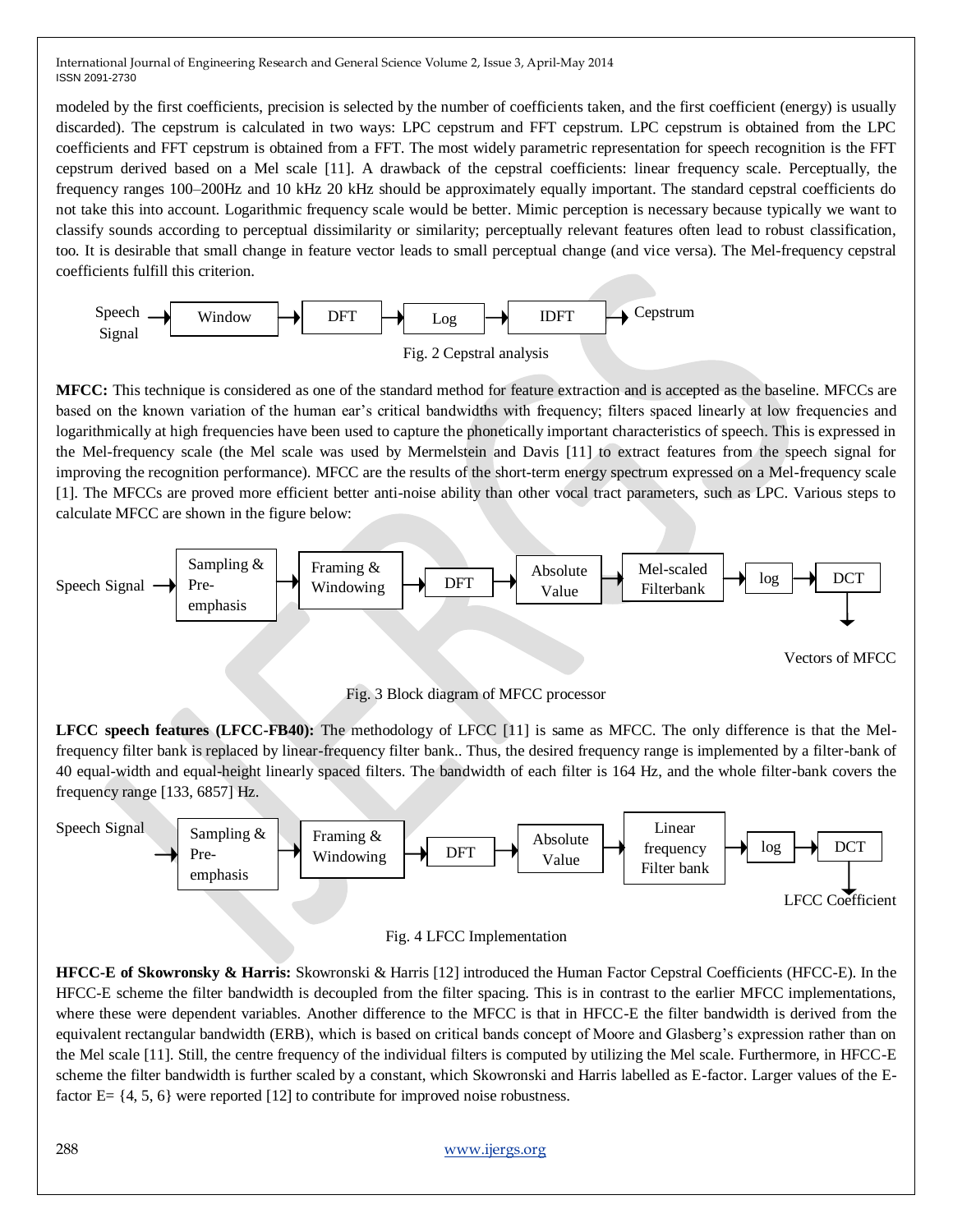

Fig. 5 HFCC Implementation

**PLP:** The Perceptual Linear Predictive (PLP) speech analysis technique is based on the short-term spectrum of speech. PLP is a popular representation in speech recognition, and it is designed to find smooth spectra consisting of resonant peaks [13]. PLP parameters are the coefficients that result from standard all-pole modeling [14] which is effective in suppressing speaker-specific details of the spectrum. In addition, the PLP order is smaller than is typically needed by LPC-based speech recognition systems. PLP models the human speech based on the concept of psychophysics of hearing [13]. In PLP the speech spectrum is modified by a set of transformations that are based on models of the human auditory system. The PLP computation steps are critical-band spectralresolution, the equal-loudness hearing curve and the intensity-loudness power law of hearing. Once the auditory-like spectrum is estimated, it is converted to autocorrelation values by doing a Fourier transform. The resulting autocorrelations are used as input to a standard linear predictive analysis routine, and its output is perceptually-based linear prediction coefficients. Typically, these coefficients are then converted to cepstral coefficients via a standard recursion [14].





**RASTA-PLP:** A popular speech feature representation is known as RASTA-PLP, an acronym for Relative Spectral Transform – Perceptual Linear Prediction. PLP was originally proposed by H. Hermansky as a way of warping spectra to minimize the differences between speakers while preserving the important speech information [13]. The term RASTA comes from the words RelAtive SpecTrA. RASTA filtering is often coupled with PLP for robust speech recognition. RASTA is a separate technique that applies a band-pass filter to the energy in each frequency sub band in order to smooth over short-term noise variations and to remove any constant offset resulting from static spectral coloration in the speech channel e.g. from a telephone line [15]. In essence, RASTA filtering serves as a modulation-frequency band pass filter, which emphasizes the modulation frequency range most relevant to speech while discarding lower or higher modulation frequencies.

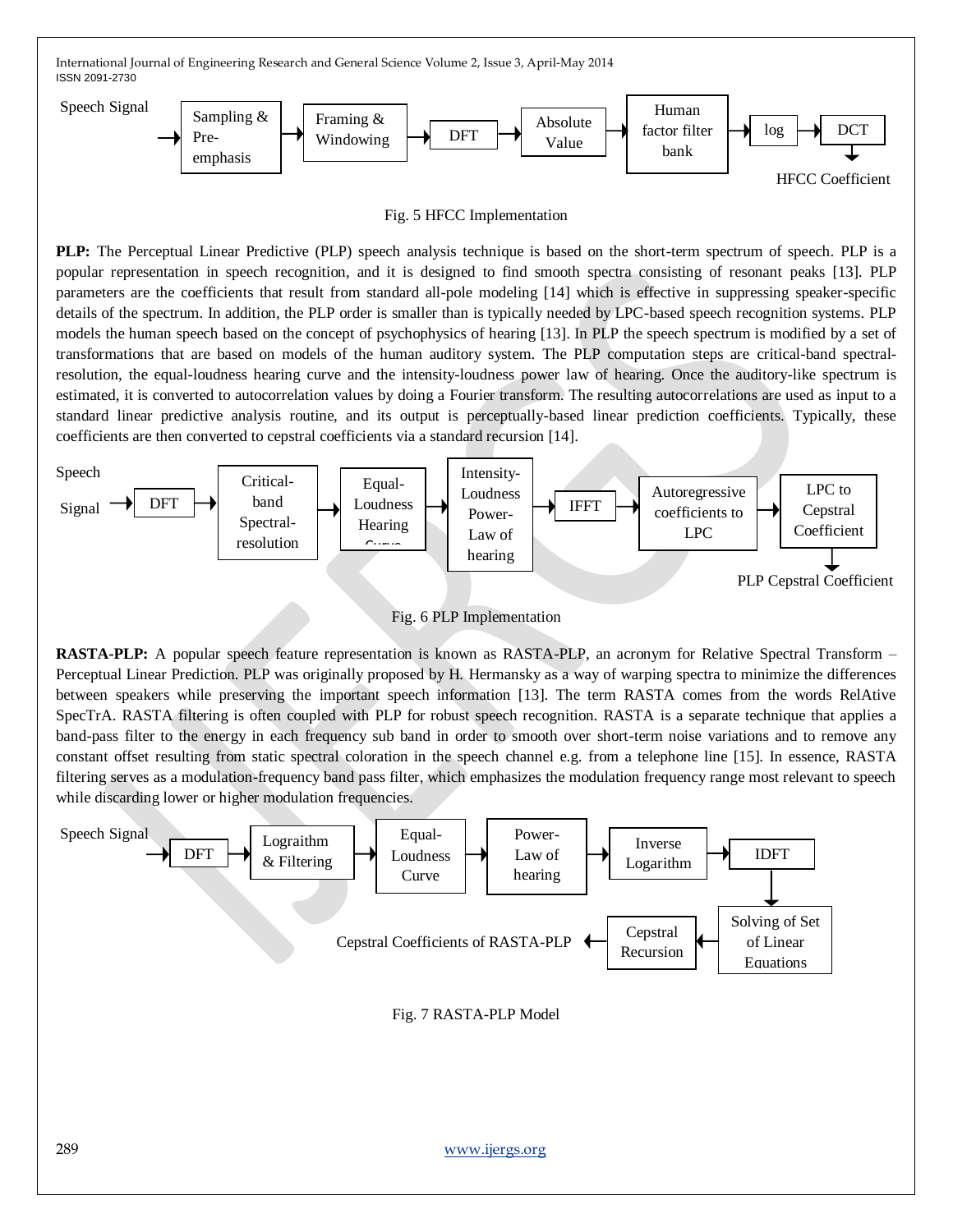# **CONCLUSION**

MFCC, PLP and LPC are the most proposed acoustic features used in language identification. The accuracy and speed of LID system is enhanced by combining more features of speech signal. In the following table some important conclusion has been made of above discussed feature extraction technique.

| S. No. | <b>Method</b>                                    | <b>Property</b>                                                                                                                                                                | <b>Comments</b>                                                                                                                                                                                                   |
|--------|--------------------------------------------------|--------------------------------------------------------------------------------------------------------------------------------------------------------------------------------|-------------------------------------------------------------------------------------------------------------------------------------------------------------------------------------------------------------------|
| 1.     | <b>Linear Predictive</b><br>Coding               | Static feature extraction method, 10 to<br>16 lower order coefficient.                                                                                                         | The LP algorithm is a practical way to estimate formant<br>of the speech signal especially at high frequencies. It is<br>used for feature extraction at lower order.                                              |
| 2.     | Cepstral Analysis                                | Static feature extraction method, power<br>spectrum.                                                                                                                           | The Cepstrum is a practical way to extract the<br>fundamental frequency of the speech signal. The<br>Cepstral algorithm shows some limitations in the<br>localization of formants especially at high frequencies. |
| 3.     | Mel Frequency Cepstral<br>Coefficients           | It is the result of short-term energy<br>spectrum and expressed on Mel-scale<br>which is linear frequency spacing<br>below 1000 Hz and a logarithmic<br>spacing above 1000 Hz. | The MFCC reduces the frequency information of the<br>speech signal into a small number of coefficients. It is<br>easy and relatively fast to compute.                                                             |
| 4.     | Linear Frequency<br><b>Cepstral Coefficients</b> | Uses a bank of equal bandwidth filters<br>with linear spacing of the central<br>frequencies.                                                                                   | The equal bandwidth of all filters renders unnecessary<br>the effort for normalization of the area under each<br>filter.                                                                                          |
| 5.     | Human Factor Cepstral<br>Coefficients            | Uses Moore and Glasberg's expression<br>critical<br>bandwidth<br>$(ERB)$ , a<br>for<br>function only of center frequency, to<br>determine filter bandwidth.                    | Larger values of the E-factor contribute for improved<br>noise robustness.                                                                                                                                        |
| 6.     | Perceptual Linear<br>Predictive Analysis         | Short term spectrum is modified based<br>psychophysically<br>based<br>on<br>transformation.                                                                                    | Lower order analysis results in better estimates of<br>recognition parameters for a given amount of training<br>data.                                                                                             |
| 7.     | <b>RASTA-PLP</b>                                 | Applies a band pass filter to each<br>spectral component in the critical-band<br>spectrum estimate.                                                                            | These features are best used when there is a mismatch<br>in the analog input channel between the development<br>and fielded systems.                                                                              |

Table No.1 Showing the concluding highlights of the different types of feature extraction methods

## **REFERENCES:**

- [1] Vibha Tiwari, "MFCC and its applications in speaker recognition", International Journal on Emerging Technologies 1(1): 19-22(2010).
- [2] Premakanthan P. and Mikhad W. B., "Speaker Verification/Recognition and the Importance of Selective Feature Extraction: Review", MWSCAS. Vol. 1, 57-61, 2001.
- [3] B. S. Atal, "Automatic Recognition of Speakers from their Voices", Proceedings of the IEEE, vol. 64, 1976, pp 460 475.
- [4] Douglas A. Reynolds and Richard Rose, "Robust Text Independent Speaker Identification using Gaussian Mixture Speaker Models", IEEE transaction on Speech and Audio Processing, Vol.3, No.1, January 1995.
- [5] Bageshree V. Sathe-Pathak, Ashish R. Panat, "Extraction of Pitch and Formants and its Analysis to identify 3 different emotional states of a person", International Journal of Computer Science Issues, Vol. 9, Issue 4, No 1, July 2012.
- [6] D.A. Reynolds, "Experimental evaluation of features for robust speaker identification", IEEE Trans. Speech Audio Process. , vol. 2(4), pp. 639-43, Oct. 1994.